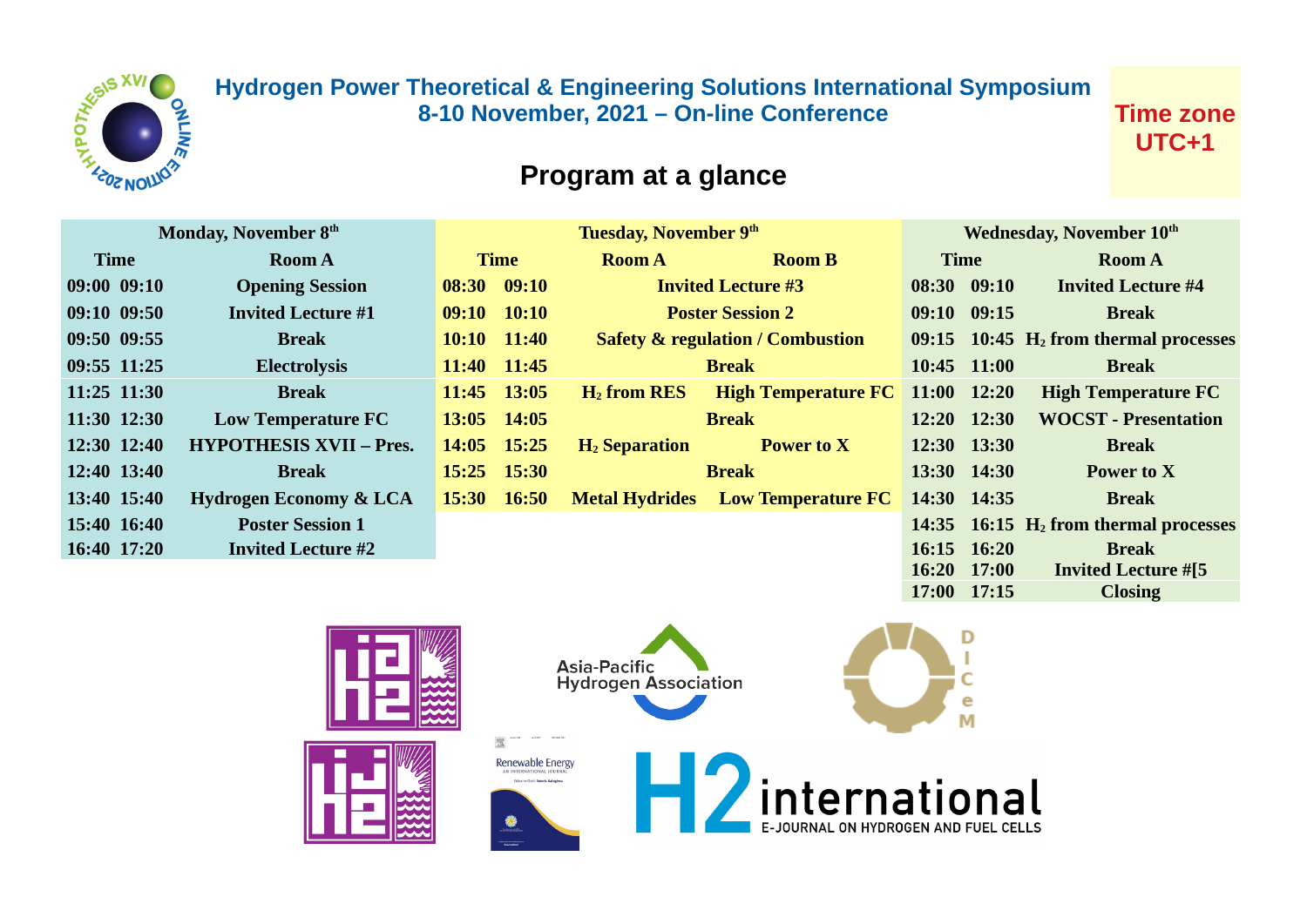

## **Hydrogen Power Theoretical & Engineering Solutions International Symposium 8-10 November, 2021 – On-line Conference**

**Time zone UTC+1**

## **Program**

| <b>Monday November 8th</b> |                                                                                                                                                                                                                     |  |  |  |  |
|----------------------------|---------------------------------------------------------------------------------------------------------------------------------------------------------------------------------------------------------------------|--|--|--|--|
|                            | <b>Opening Session &amp; Invited Lecture #1</b><br><b>Chaired by Giuseppe Spazzafumo</b>                                                                                                                            |  |  |  |  |
|                            | 9:00-9:10 Welcome address from the Conference Chair                                                                                                                                                                 |  |  |  |  |
|                            | 9:10-9:50 David Hart - The chaotic transition – hydrogen energy market development                                                                                                                                  |  |  |  |  |
| $9:50-9:55$                | <b>Break</b>                                                                                                                                                                                                        |  |  |  |  |
|                            | <b>Electrolysis</b><br>Chaired by Jakub Kupecki                                                                                                                                                                     |  |  |  |  |
|                            | 9:55-10:25   I. Gatto, C. Lo Vecchio, S. Zignani, S. Trocino, G. Monforte, A. Patti, V. Baglio - Evaluation of an Anion-Exchange-Membrane<br>Electrolyser Based on FUMASEP® FAA3-50 Membrane                        |  |  |  |  |
| 10:25-10:45                | C.V.M. Inocêncio, K.F. Bouho, T.W. Napporn, C. Morais and K.B. Kokoh - Earth-abundant electrocatalysts for water<br>electrolysis: application in alkaline media                                                     |  |  |  |  |
| 10:45-11:05                | J. Kupecki, S. Jagielski, M. Kosiorek, A. Niemczyk and R. Kluczowski - Improvement of the performance of solid oxide<br>electrolyzers (SOE) by fine tuning of the microstructure of electrodes – concept validation |  |  |  |  |
| 11:05-11:30                | <b>Break</b>                                                                                                                                                                                                        |  |  |  |  |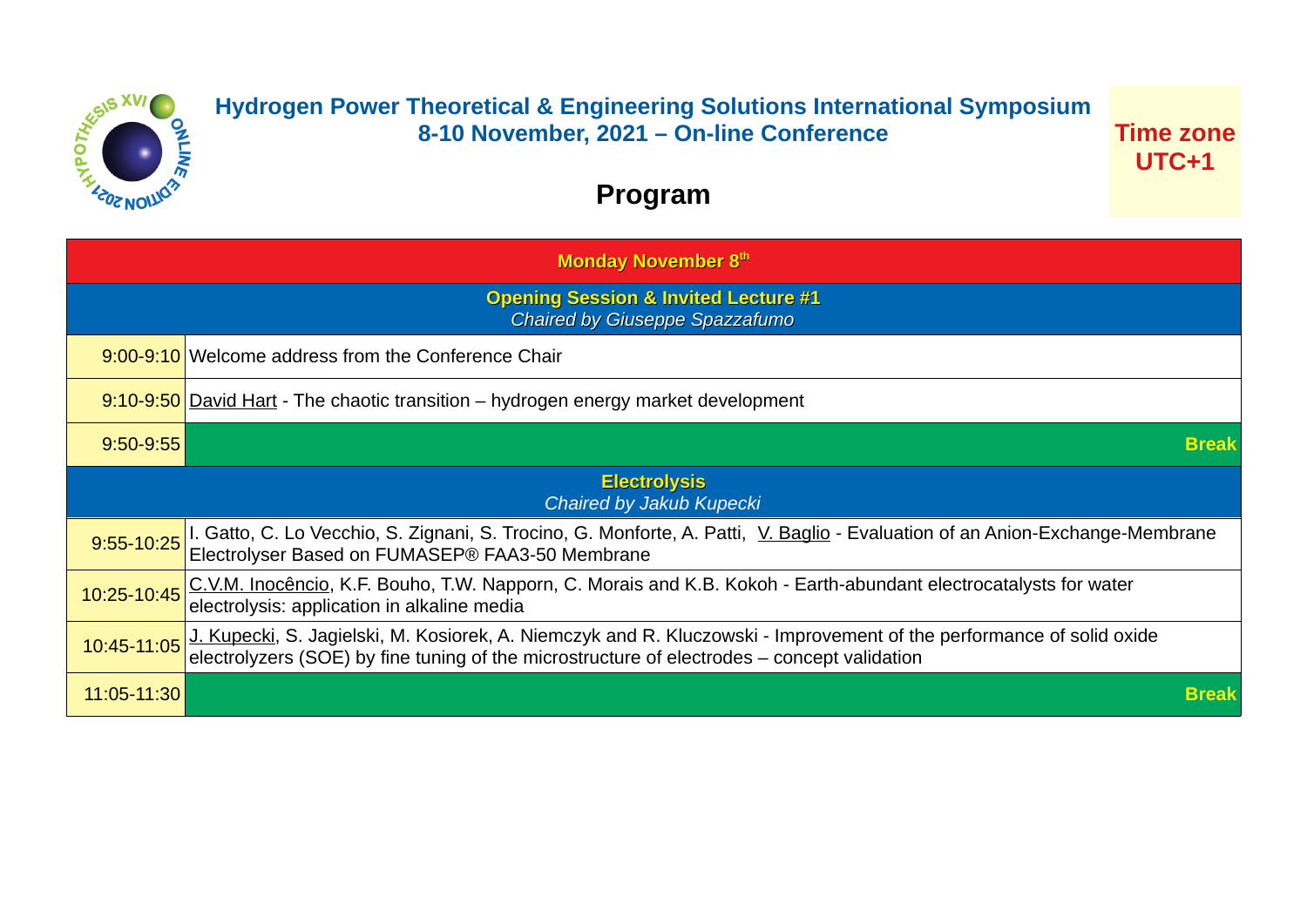| <b>Low Temperature Fuel Cells - 1</b><br>Chaired by Guglielmo Liberati             |                                                                                                                                                                                                                          |  |  |  |
|------------------------------------------------------------------------------------|--------------------------------------------------------------------------------------------------------------------------------------------------------------------------------------------------------------------------|--|--|--|
| 11:30-11:50                                                                        | Xingzi Yu, Caizhi Zhang, and Mengxiao Li - Experimental investigation of self-regulating capability of open-cathode PEMFC<br>under different fan working conditions                                                      |  |  |  |
| 11:50-12:10                                                                        | Fátima C. Teixeira, António P. S. Teixeira and Carmen M. Rangel - New proton conductive membranes of indazole- and<br>condensed pyrazolebisphosphonic acid-Nafion membranes for PEMFC                                    |  |  |  |
| 12:10-12:30                                                                        | C.H. Lin, H.H. Chen, S.Y. Chen, and C.J. Tseng - Control of self-organization in drop-casted Nafion thin film to raise the<br>maximum power density of PEMFC with nanostructured ultrathin-film catalyst                 |  |  |  |
| 12:30-12:40                                                                        | C.-J. Tseng - Presentation of HYPOTHESIS XVII                                                                                                                                                                            |  |  |  |
| 12:40-13:40                                                                        | <b>Break</b>                                                                                                                                                                                                             |  |  |  |
| <b>Hydrogen Economy &amp; Life Cycle Assessment</b><br>Chaired by Chiara Dell'Armi |                                                                                                                                                                                                                          |  |  |  |
| 13:40-14:00                                                                        | T. Moustapha, E. Carrera, C. Azzaro-Pantel, C. Cristofari - An optimisation approach for the design and planning of the<br>hydrogen supply chain in insular territories                                                  |  |  |  |
| 14:00-14:20                                                                        | D. Pivetta, C. Dall'Armi, and R. Taccani - Ports as hydrogen hubs: an uncertainty analysis for the design and operation<br>optimization                                                                                  |  |  |  |
| 14:20-14:40                                                                        | B. Gerard, E. Carrera, O. Bernard, and M. Chevenement - Techno-economic analysis of green hydrogen production using a<br>Monte Carlo simulation approach                                                                 |  |  |  |
|                                                                                    | 14:40-15:00 G. Squadrito, G. Maggio, A. Nicita - Damping green hydrogen costs by oxygen valorisation, a financial evaluation.                                                                                            |  |  |  |
| 15:00-15:20                                                                        | G. Puig-Samper, E. Bargiacchi, D. Iribarren, and J. Dufour - Prospective life cycle assessment of hydrogen production in a<br>solid oxide electrolyser integrated into a parabolic trough concentrated solar power plant |  |  |  |
|                                                                                    | 15:20-15:40 Stefan Petters, Kalvin Tse and Klaus Mauthner - Is Hydrogen the Magic Bullet?                                                                                                                                |  |  |  |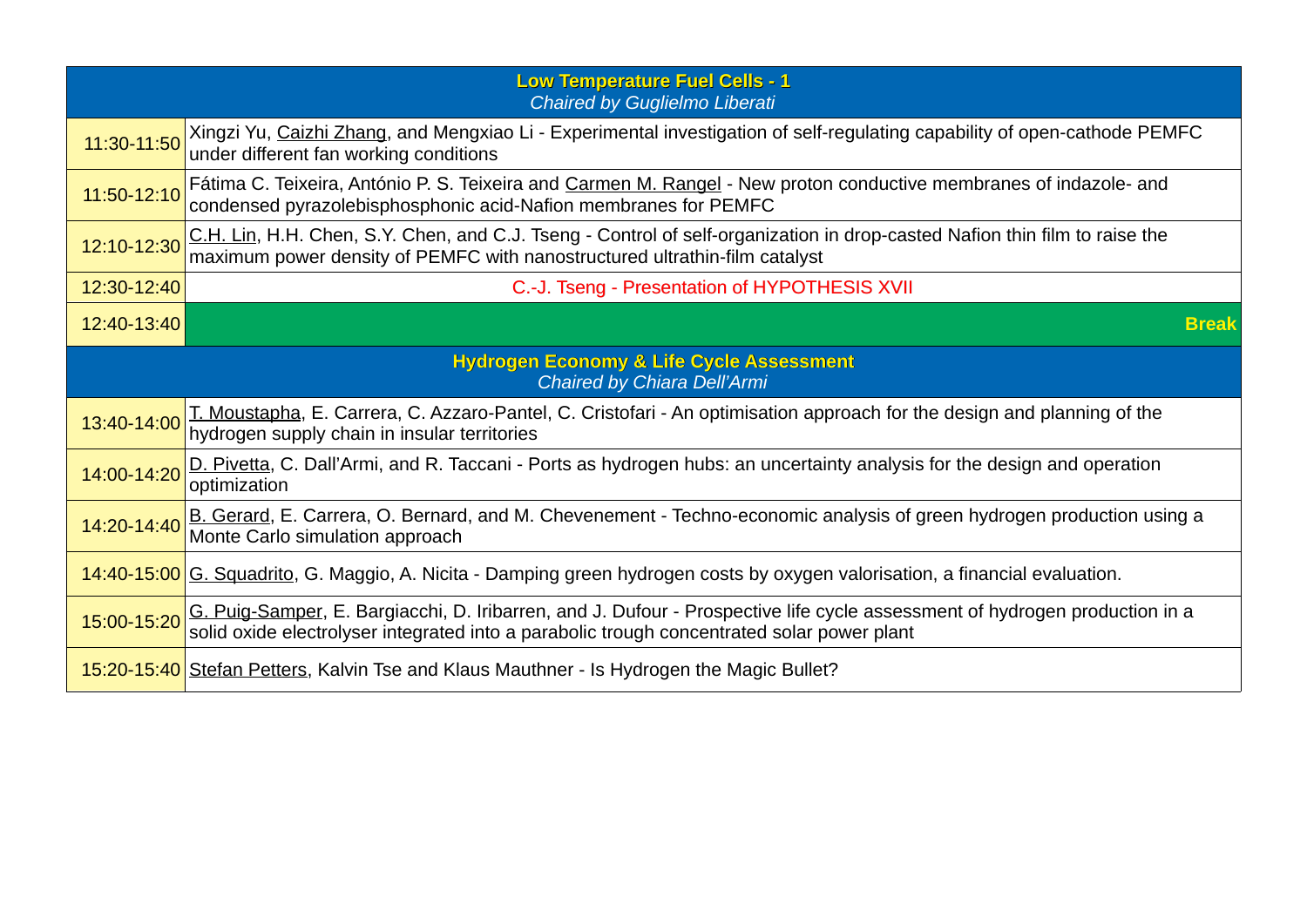|                                                                | <b>Poster Session 1</b>                                                                                                                                                                                                 |  |  |  |
|----------------------------------------------------------------|-------------------------------------------------------------------------------------------------------------------------------------------------------------------------------------------------------------------------|--|--|--|
|                                                                | N. Esercizio, M. Lanzilli, G. Nuzzo, C. Gallo, E. Manzo, A. Fontana and Giuliana d'Ippolito - Genetic manipulation of the<br>Hyperthermophilic bacterium Thermotoga neapolitana                                         |  |  |  |
|                                                                | R. Zagrodnik, K. Seifert, and A. Duber - Continuous dark fermentative $H_2$ production from synthetic lignocellulose hydrolysate<br>under different process conditions                                                  |  |  |  |
| 15:40-16:40                                                    | A. R. Labanca, A. G. Cunha, R. P. Ribeiro, C. G. Zucolotto, M. B. Cevolani and M. A. Schettino Jr. - Technological solution for<br>distributing vehicular hydrogen using dry plasma reforming of natural gas and biogas |  |  |  |
|                                                                | V. Troisi, V. Piazza, A. Mostafa, Roberto Batista, A. Stagni, A. Frassoldati, G. Groppi and A. Beretta - Development of a small-<br>scale biofuel processor: modelling of autothermal ethanol reforming                 |  |  |  |
|                                                                | Roger Avendaño, Maria Laura Dieuzeide, Roberto Tejeda and N. Amadeo - Sorption-enhanced steam reforming of ethanol for<br>hydrogen production.                                                                          |  |  |  |
|                                                                | J.M. Martinez Gonzalez, M.L. Dieuzeide, <u>N. Amadeo,</u> J.A. Francesconi - Single-step Sorption Enhanced Ethanol Steam<br>Reforming: Modeling and Validation                                                          |  |  |  |
| <b>Invited Lecture #2</b><br><b>Chaired by Andrea Baccioli</b> |                                                                                                                                                                                                                         |  |  |  |
|                                                                | 16:40-17:20 Bryan Pivovar - The Growing Importance of $H_2$ in our Evolving Energy System                                                                                                                               |  |  |  |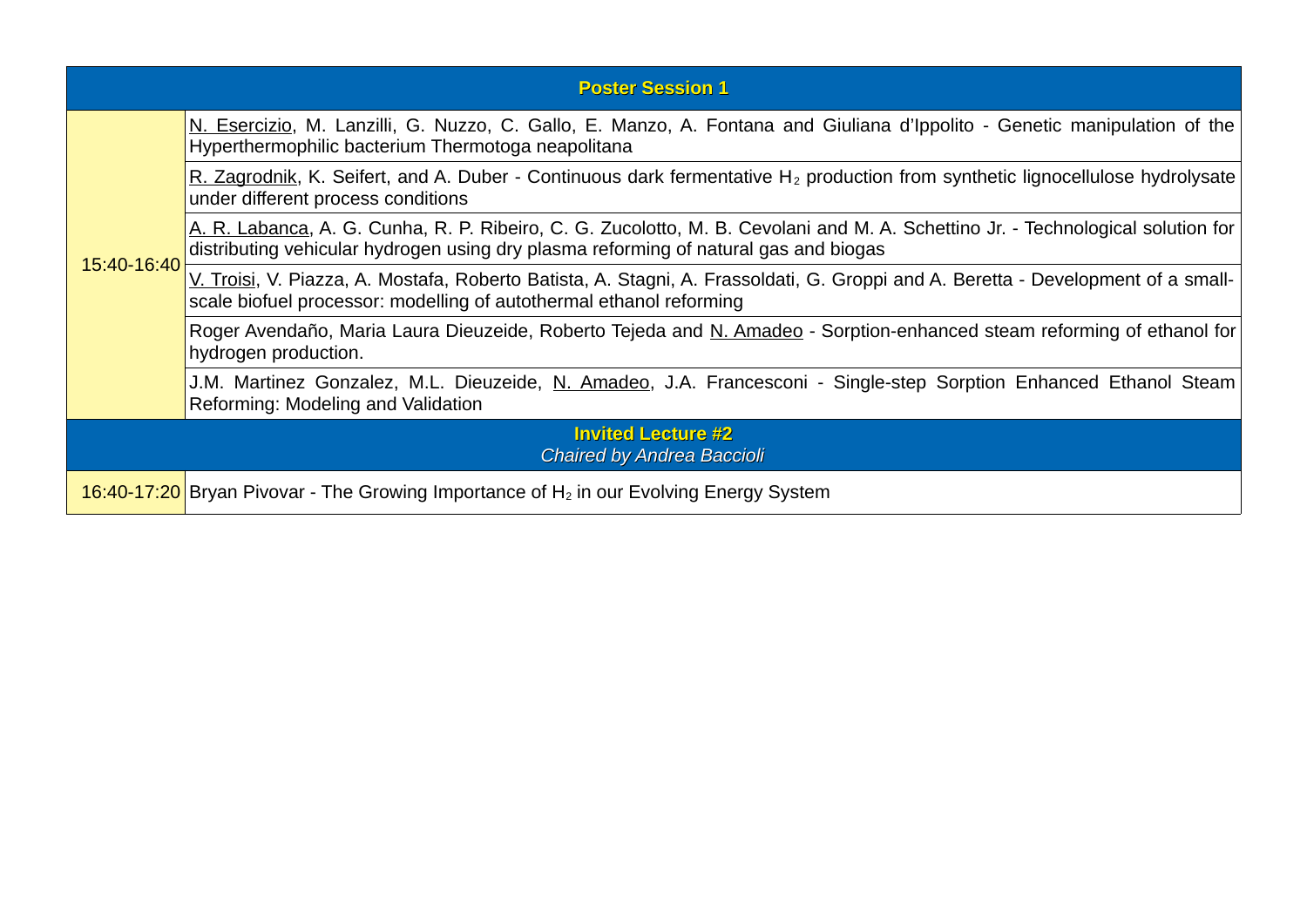|            | <b>Tuesday November 9th</b>                                                                                                                                                                      |  |  |  |  |  |
|------------|--------------------------------------------------------------------------------------------------------------------------------------------------------------------------------------------------|--|--|--|--|--|
|            | <b>Invited Lecture #3</b><br><b>Chaired by Fausto Gallucci</b>                                                                                                                                   |  |  |  |  |  |
|            | 8:30-9:10 Annalisa Forte and Ippolito Furgiuele - Baker Hughes technology roadmap to 100%H <sub>2</sub> Gas Turbines                                                                             |  |  |  |  |  |
|            | <b>Poster Session 2</b>                                                                                                                                                                          |  |  |  |  |  |
|            | B. Buccheri, F. Ganci, P. Patella, G. Aiello, P. Mandin and R. Inguanta - Ni-Fe alloy nanostructured electrodes for water splitting<br>in alkaline electrolyser                                  |  |  |  |  |  |
|            | Chen Zhang, Xu Guo, Shuzhi Zhang, Nian Peng, and Xiongwen Zhang - Components sizing optimization and sensibility<br>analysis for the electric-thermal-hydrogen coupling integrated energy system |  |  |  |  |  |
|            | I. Kovalev, M. Popov, S. Chizhik and A. Nemudry - Effect of oxygen nonstoichiometry on oxygen exchange process in cathode<br>materials                                                           |  |  |  |  |  |
|            | A.S. Pushkarev, I.V. Pushkareva, M.A. Solovyev, M.V. Kozlova, D.A. Simkin, and S.A. Grigoriev - Investigation of porous<br>transport layers for polymer electrolyte membrane water electrolyzers |  |  |  |  |  |
|            | I.V. Pushkareva, M.A. Solovyev, M.V. Kozlova, D. Bessarabov and A.S. Pushkarev - Electrode fabrication for efficient and low<br>cost anion exchange membrane water electrolysis                  |  |  |  |  |  |
| 9:10-10:10 | W. Y. Huang, K. R Lee, C. J. Tseng, S. W. Lee - Nd-doped LSCF nano-fibrous cathode for proton-conducting solid oxide fuel<br>cells                                                               |  |  |  |  |  |
|            | Haibin Lu, Xiaoteng Min, Xu Guo, Xiongwen Zhang, Guojun Li, Di Zhang - Research on the Mechanism of Alkali Metals<br>Inhibiting Hydrogen Sulfide Poisoning                                       |  |  |  |  |  |
|            | Haibin Lu, Dan Chai, Shuzhi Zhang, Xiongwen Zhang, Guojun Li, Di Zhang - Study on the Mechanism of Alkaline Earth Metal<br>Oxides in Inhibiting Surface Carbon                                   |  |  |  |  |  |
|            | C. Molochas, A. Brouzgou, F. Tzorbatzoglou, S. Kontou and P. Tsiakaras - Investigation of CO Poisoning in a PEMFC via<br>Electrochemical Impedance Spectroscopy                                  |  |  |  |  |  |
|            | Xiaoteng Min, Dan Chai, Haibin Lu, Chen Zhang, Yiliang Xie, Xiongwen Zhang - Research on a portable planar PEMFC stack<br>using printed circuit board technology                                 |  |  |  |  |  |
|            | Nian Peng, Hongxia Zhang, Xiaoteng Min, Chen Zhang, Yiliang Xie, Xiongwen Zhang - Research on Thermal Management of<br>Proton Exchange Membrane Fuel Cells                                       |  |  |  |  |  |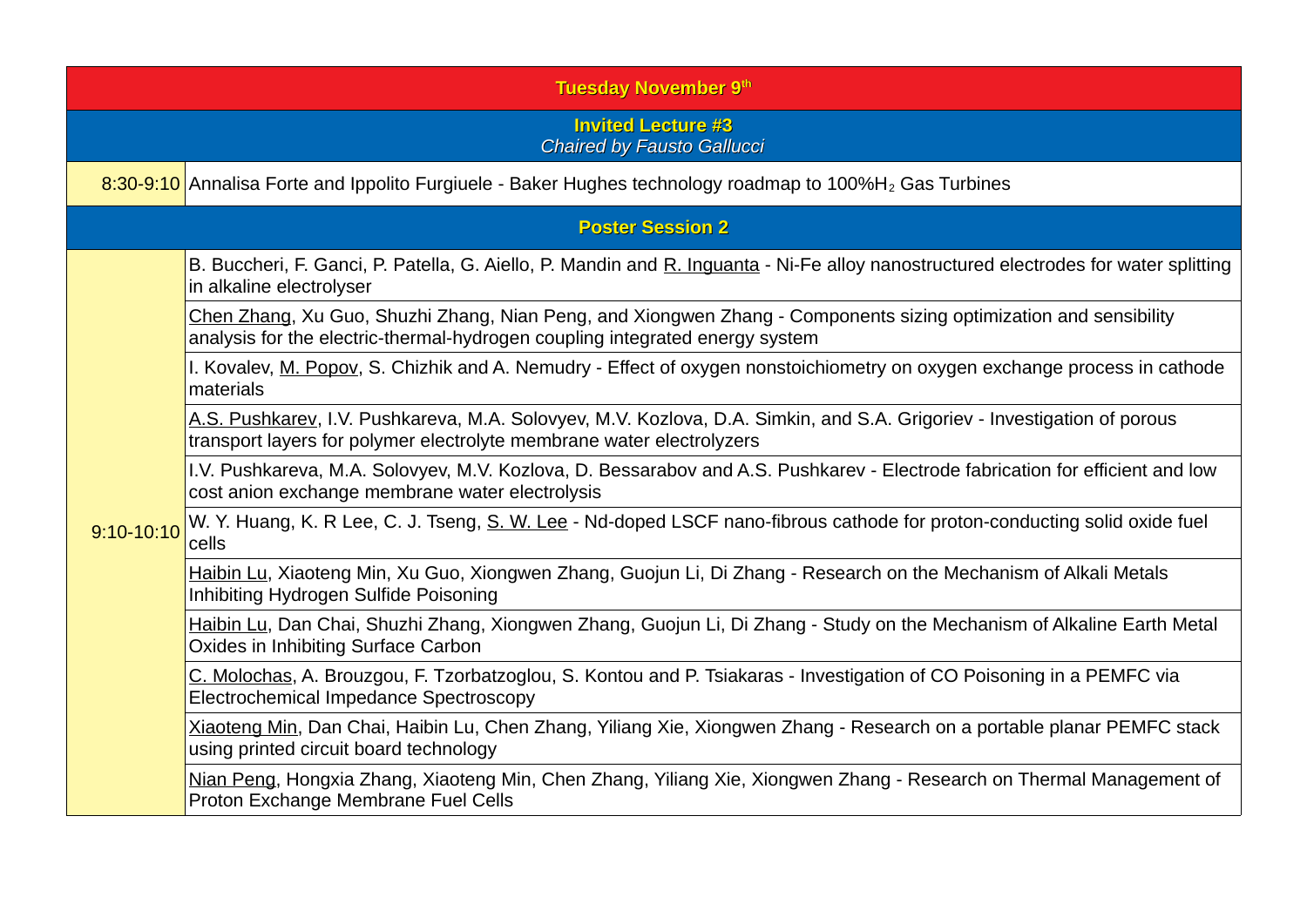| Safety, Standards & Regulations / H <sub>2</sub> Thermal & Combustion processes<br>Chaired by Raffaella Gerboni |                                                                                                                                                                                                                                                                        |                                                                                                                                                                                                                                                                                      |  |  |
|-----------------------------------------------------------------------------------------------------------------|------------------------------------------------------------------------------------------------------------------------------------------------------------------------------------------------------------------------------------------------------------------------|--------------------------------------------------------------------------------------------------------------------------------------------------------------------------------------------------------------------------------------------------------------------------------------|--|--|
|                                                                                                                 | Thomas Bacquart, Marc De Huu, Janneke van Wijk, Karine Arrhenius, Indra te Ronde, Thor Anders Aarhaug, Jaana<br>10:10-10:40 Viitakangas, Arul Murugan - Metrology for hydrogen vehicle: European projects achievements (MetroHyVe) and new objectives<br>(MetroHyVe 2) |                                                                                                                                                                                                                                                                                      |  |  |
|                                                                                                                 | 10:40-11:00 K. Matsuura, N. Izawa, M. Inoue, and T. Suga - Continuous Sensing of a Leaked Hydrogen By a Quadrotor Drone                                                                                                                                                |                                                                                                                                                                                                                                                                                      |  |  |
| 11:00-11:20                                                                                                     | R. Ortiz-Imedio, A. Ortiz, J.C. Urroz, P.M. Diéguez, D. Gorri, L.M. Gandía and I. Ortiz - Performance and specific NO <sub>x</sub><br>emissions of a spark ignition engine fueled with Coke Oven Gas                                                                   |                                                                                                                                                                                                                                                                                      |  |  |
|                                                                                                                 | 11:20-11:40 J. Davies and S.P. du Preez - The use of hydrogen as a chromite reductant                                                                                                                                                                                  |                                                                                                                                                                                                                                                                                      |  |  |
| 11:40-11:45                                                                                                     | <b>Break</b>                                                                                                                                                                                                                                                           |                                                                                                                                                                                                                                                                                      |  |  |
|                                                                                                                 | <b>Hydrogen Production from Renewable Energy Sources</b><br>Chaired by Gioele Di Marcoberardino                                                                                                                                                                        | <b>High Temperature Fuel Cells - 1</b><br>Chaired by Massimiliano Lo Faro                                                                                                                                                                                                            |  |  |
|                                                                                                                 | M. Lanzilli, N. Esercizio, G. Nuzzo, C. Gallo, E. Manzo, A.<br>11:45-12:05 Fontana and G. d'Ippolito - Bio-based production of hydrogen<br>and $CO2$ utilization                                                                                                       | E. Pikalova, A. Kolchugin, A. Gilev, D. Medvedev, N. Pikalova,<br>E. Guseva, S. Pikalov, A. Maignan, E. Filonova - Physico-<br>chemical properties and electrochemical performance of<br>$La1.7Ca0.3Ni1-xCuxO4+d$ as cathodes for intermediate temperature<br>solid oxide fuel cells |  |  |
|                                                                                                                 | K. Potapenko, S. Cherepanova and E. Kozlova - Synthesis of<br>$12:05-12:25$ copper-doped Cd <sub>1-x</sub> Mn <sub>x</sub> S Photocatalysts for Hydrogen<br>Evolution under Visible Light Irradiation                                                                  | I-Ming Hung, Azam Khan, and Ju-Yu Hong - Characteristic and<br>Electrochemical Performance of High Porous Ni/YSZ Anode<br>support for Solid Oxide Fuel Cell                                                                                                                          |  |  |
|                                                                                                                 | Laxmi Prasad Rao Pala and Nageswara Rao Peela - An<br>12:25-12:45 Optofluidic Planar Microreactor for Green Hydrogen Production<br>via Photocatalytic Water Splitting                                                                                                  | V. Sivcev, I. Kovalev, M. Popov and A. Nemudry - Additive<br>technologies for manufacturing of anode-support microtubular<br>solid oxide fuel cells                                                                                                                                  |  |  |
|                                                                                                                 | G. Di Marcoberardino, M. Giudici, A. Giostri and M. Binotti -<br>12:45-13:05 Green hydrogen production via solar driven hybrid sulphur<br>thermo-electrochemical cycle                                                                                                 | J. Milewski, L. Szablowski, R. Bernat, A. Szczesniak -<br>Phyllosilicate minerals as sealants for Molten Carbonate Fuel<br><b>Cell stacks</b>                                                                                                                                        |  |  |
| 13:05-14:05                                                                                                     |                                                                                                                                                                                                                                                                        | <b>Break</b>                                                                                                                                                                                                                                                                         |  |  |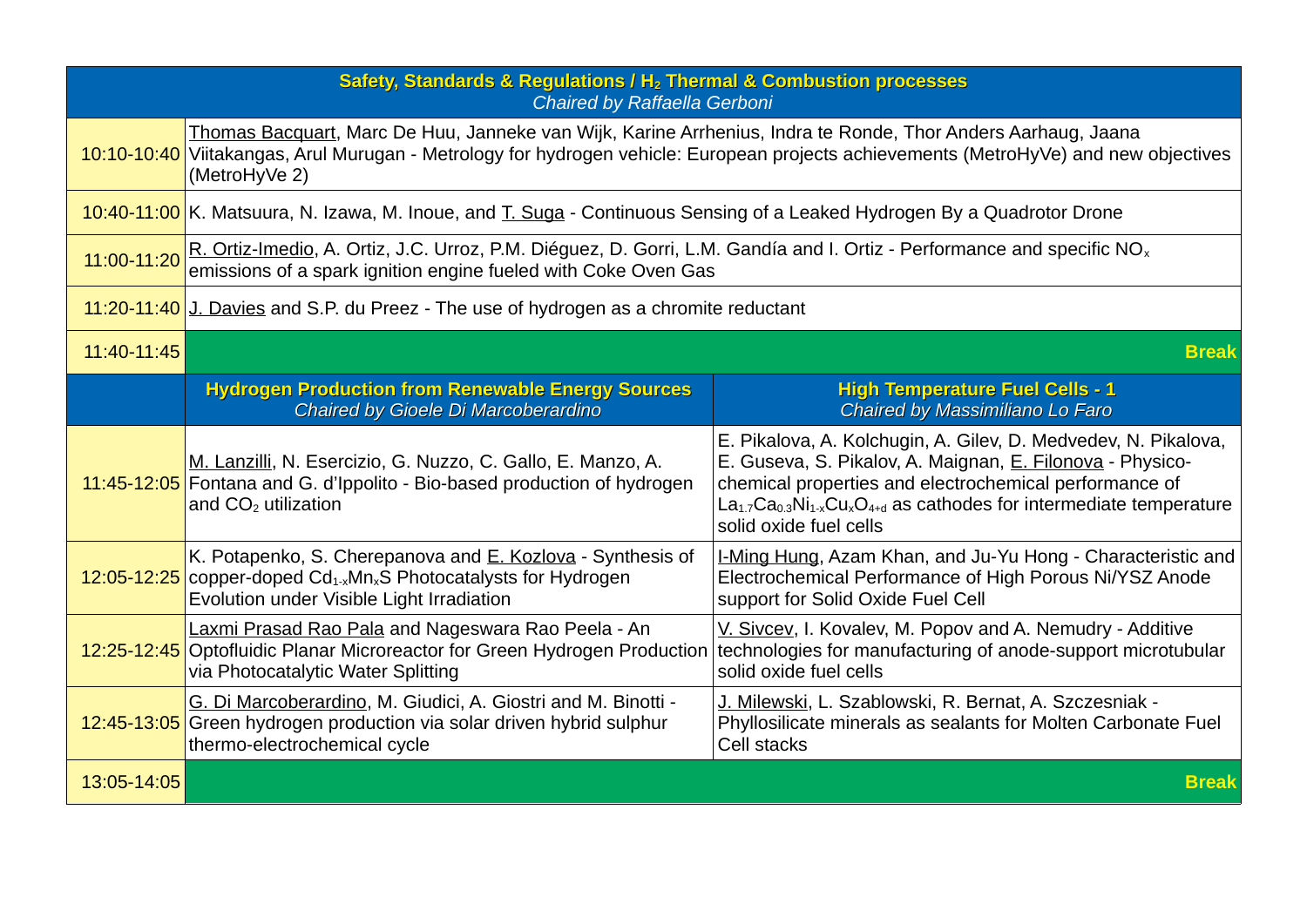|             | <b>Hydrogen Separation</b><br>Chaired by Adolfo Iulianelli                                                                                                                                                                                                                       | <b>Power to X - 1</b><br><b>Chaired by Christoph Hank</b>                                                                                                                                                                                       |
|-------------|----------------------------------------------------------------------------------------------------------------------------------------------------------------------------------------------------------------------------------------------------------------------------------|-------------------------------------------------------------------------------------------------------------------------------------------------------------------------------------------------------------------------------------------------|
|             | V. N. Alimov, A.O. Busnyuk, E.U. Peredistov, A.I. Livshits, and<br>14:05-14:25 S. R. Kuzenov - Substitutional V-Pd alloys: hydrogen solubility<br>and global effect of alloying                                                                                                  | R. Balzarotti, G. Drago Ferrante, M. Laganà, L. Pino, C.<br>Italiano, A. Vita - Biogas Methanation and Oxy Steam<br>Reforming over Rh-Ni/CeO <sub>2</sub> catalyst washcoated over alumina<br>open-cell foams for application in Re-SOC systems |
|             | M. Manisco, F. Russo, F. Galiano, A. Iulianelli, A. Figoli -<br>14:25-14:45 Biopolymer membranes for $CO2$ separation: a second stage H <sub>2</sub><br>generation process                                                                                                       | M. Lo Faro, S. C. Zignani, and A. S. Aricò - Recent<br>advancements on high temperature co-electrolysis of $CO2$ and<br>$H_2O$                                                                                                                  |
|             | Abdelrahman Mostafa, Matteo C. Romano, Alessandra<br>14:45-15:05 Beretta, Gianpiero Groppi - Dynamic Modelling of Sorption<br>Enhanced Steam Reforming for Cost-Effective CO <sub>2</sub> Capture                                                                                | C. Hank, M. Holst, C. Kost, A. Schaadt, C. Hebling - The<br>supply cost for globally traded energy carriers produced via<br>Power-to-X                                                                                                          |
| 15:05-15:25 | A. Iulianelli, C. Italiano, M. Manisco, A. Brunetti, A. Figoli, G.<br>Drago Ferrante, L. Pino, A. Vita - CO <sub>x</sub> -free H <sub>2</sub> generation in a<br>membrane reactor by steam reforming of a CH <sub>4</sub> -CO <sub>2</sub> mixture<br>over a bimetallic catalyst | Mahmoud Rammal, Sasha Omanovic - The investigation of<br>several experimental parameters on the electrocatalytic<br>performance of nanostructured nickel-molybdenum oxide in<br>the hydrogen evolution reaction                                 |
| 15:25-15:30 |                                                                                                                                                                                                                                                                                  | <b>Break</b>                                                                                                                                                                                                                                    |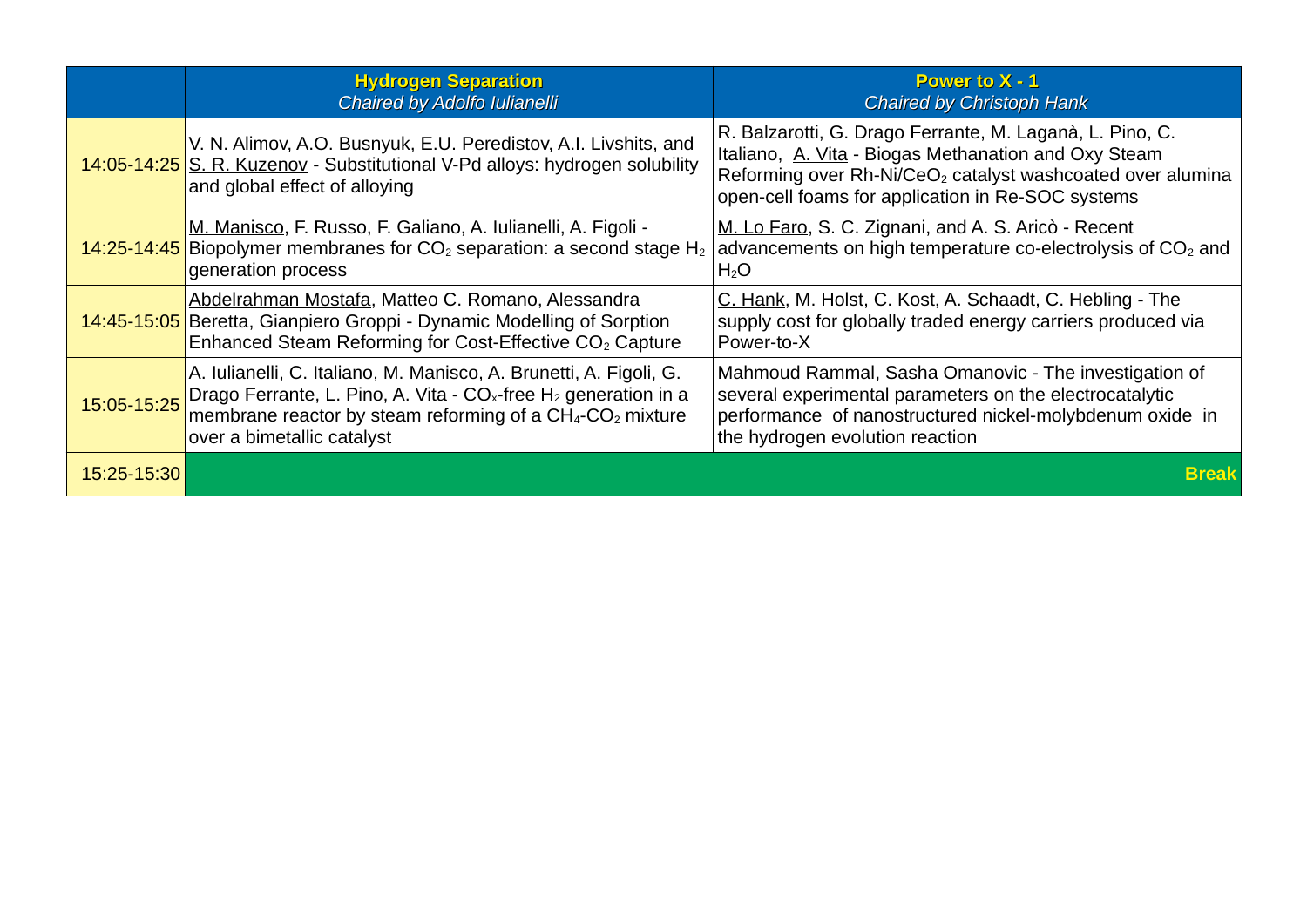| <b>Metal Hydrides</b><br><b>Chaired by Carmen M. Rangel</b>                                                                                                                                                                                                                                          | <b>Low Temperature Fuel Cells - 2</b><br><b>Chaired by Ivan Tolj</b>                                                                                                      |
|------------------------------------------------------------------------------------------------------------------------------------------------------------------------------------------------------------------------------------------------------------------------------------------------------|---------------------------------------------------------------------------------------------------------------------------------------------------------------------------|
| 15:30-15:50 W. Liu, C. Zlotea - Nanosize effects on hydrogen trapping in<br>palladium                                                                                                                                                                                                                | G. Radica, I. Tolj, M. V. Lototskyy and S. Pasupathi - Techno-<br>Economic Analysis of Hybrid systems with PEM Fuel Cell                                                  |
| M.W. Davids, T.K. Sekgobela, M.V. Lototskyy, S.A.<br>15:50-16:10 Mozhzhukhin, A.A. Arbuzov, B.P. Tarasov - The Effect of<br>Organic Acids and Graphene-Like Material on the Hydrolysis of<br>Magnesium Hydride                                                                                       | A. Martínez-Lázaro, A.P. Mendoza, J. Ledesma-García, A.<br>Arenillas and L.G. Arriaga - Un-supported PdCo Aerogel<br>electrocatalyst to ethanol electrooxidation reaction |
| Serge Nyallang Nyamsi, Mykhaylo Lototskyy, Sivakumar<br>Pasupathi, Volodymyr Yartys - Dehydrogenation performance<br>$16:10-16:30$ of Mg-based hydride composite (Mg <sub>90</sub> Ti <sub>10</sub> +5wt. % graphite)<br>from metal hydride containers equipped with basin-like<br>extended surfaces | I. Toli and Ž. Penga - Thermal Management of Edge-Cooled 1<br>kW Portable Proton Exchange Membrane Fuel Cell Stack                                                        |
| Carmen M. Rangel, V. R. Fernandes, António J. Gano - Metal<br>16:30-16:50 hydride-based hydrogen production and storage system for<br>stationary applications powered by renewable sources                                                                                                           |                                                                                                                                                                           |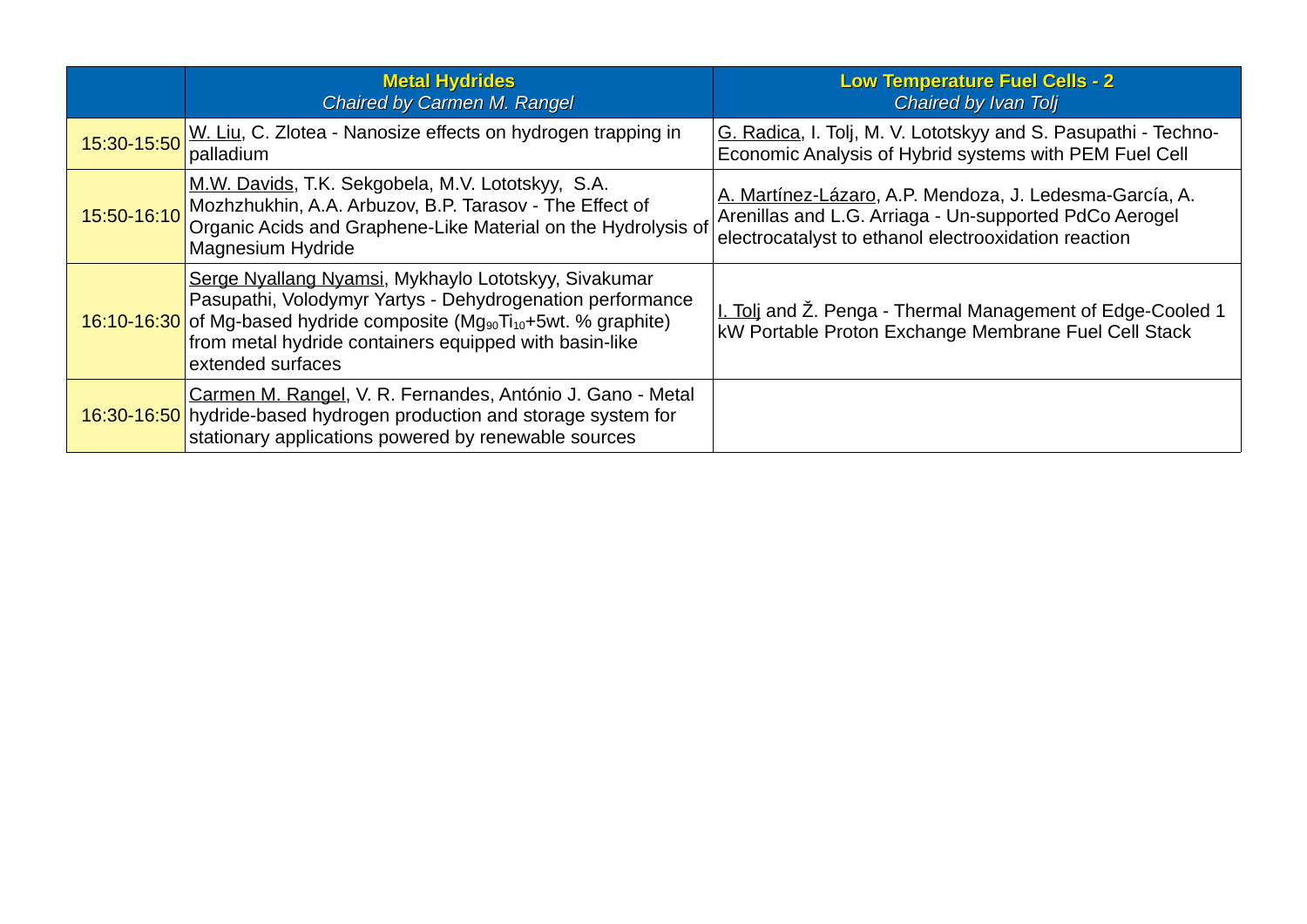| <b>Wednesday November 10th</b>                                              |                                                                                                                                                                                                                           |  |  |  |  |
|-----------------------------------------------------------------------------|---------------------------------------------------------------------------------------------------------------------------------------------------------------------------------------------------------------------------|--|--|--|--|
| <b>Invited Lecture #4</b><br>Chaired by Eleonora Bargiacchi                 |                                                                                                                                                                                                                           |  |  |  |  |
|                                                                             | 8:30-9:10 Kuo-Wei Huang - Fueling the Future                                                                                                                                                                              |  |  |  |  |
| $9:10-9:15$                                                                 | <b>Break</b>                                                                                                                                                                                                              |  |  |  |  |
|                                                                             | <b>Hydrogen Production from Thermochemical Processes - 1</b><br>Chaired by Alessandra Beretta                                                                                                                             |  |  |  |  |
| 09:15-9:45                                                                  | Matteo Ambrosetti, Lei Zheng, Alessandra Beretta, Gianpiero Groppi and Enrico Tronconi - Electrified methane steam<br>reforming in packed SiC foams: an innovative concept for clean $H_2$ production                     |  |  |  |  |
| 09:45-10:05                                                                 | A. Felli, A. Toso, and M. Boaro - Enhancement of methane dry-reforming activity over A- sub-stoichiometric Ni exsolved<br>$LaMnO3$ perovskites                                                                            |  |  |  |  |
| 10:05-10:25                                                                 | V.A. Shilov, S.V. Zazhigalov, V.N. Rogozhnikov, D.I. Potemkin, A.N. Zagoruiko, P.V.Snytnikov, V.A. Sobyanin - Verification of<br>mathematical model of diesel steam and autothermal reforming                             |  |  |  |  |
| 10:25-10:45                                                                 | V.Piazza, R.Batista, G.Groppi and A.Beretta - Hydrogen production by formic acid cracking on Rh/Al2O3: a kinetic investigation<br>in annular reactor                                                                      |  |  |  |  |
| $10:45 - 11:00$                                                             | <b>Break</b>                                                                                                                                                                                                              |  |  |  |  |
| <b>High Temperature Fuel Cells - 2</b><br><b>Chaired by Chung-Jen Tseng</b> |                                                                                                                                                                                                                           |  |  |  |  |
|                                                                             | 11:00-11:20 M. Lo Faro, S. C. Zignani, and A. S. Aricò - A simple customization for a solid oxide fuel cell to be fed with biofuels                                                                                       |  |  |  |  |
| 11:20-11:40                                                                 | H.P. Berg, M. Kleissl, A. Walther, A. Himmelberg and R. Dückershoff - Flexibilisation of an MGT-SOFC hybrid system for<br>electricity and hydrogen production for the realisation of a sustainable hydrogen economy       |  |  |  |  |
| 11:40-12:00                                                                 | Azam Khan, I-Ming Hung - Synthesis of Sr( $Ce_{0.6}Zr_{0.4}$ ) $_{0.85}Y_{0.15}O_{3-5}/Sm_{0.2}Ce_{0.8}O_{1.9}$ co-ionic conducting electrolyte for solid oxide<br>fuel cells                                             |  |  |  |  |
| 12:00-12:20                                                                 | A. A. Azhari, Sasmoko, and C. J. Tseng, R. Kusumastuti, K.R. Lee, M. Bhavanari - Thermal management and comparison of<br>three different configurations of hydrocarbon fed IR-P-SOFC/GT hybrid system for high efficiency |  |  |  |  |
| 12:20-12:30                                                                 | G. Spazzafumo - Presentation of the World Online Community for Sustainable Technologies                                                                                                                                   |  |  |  |  |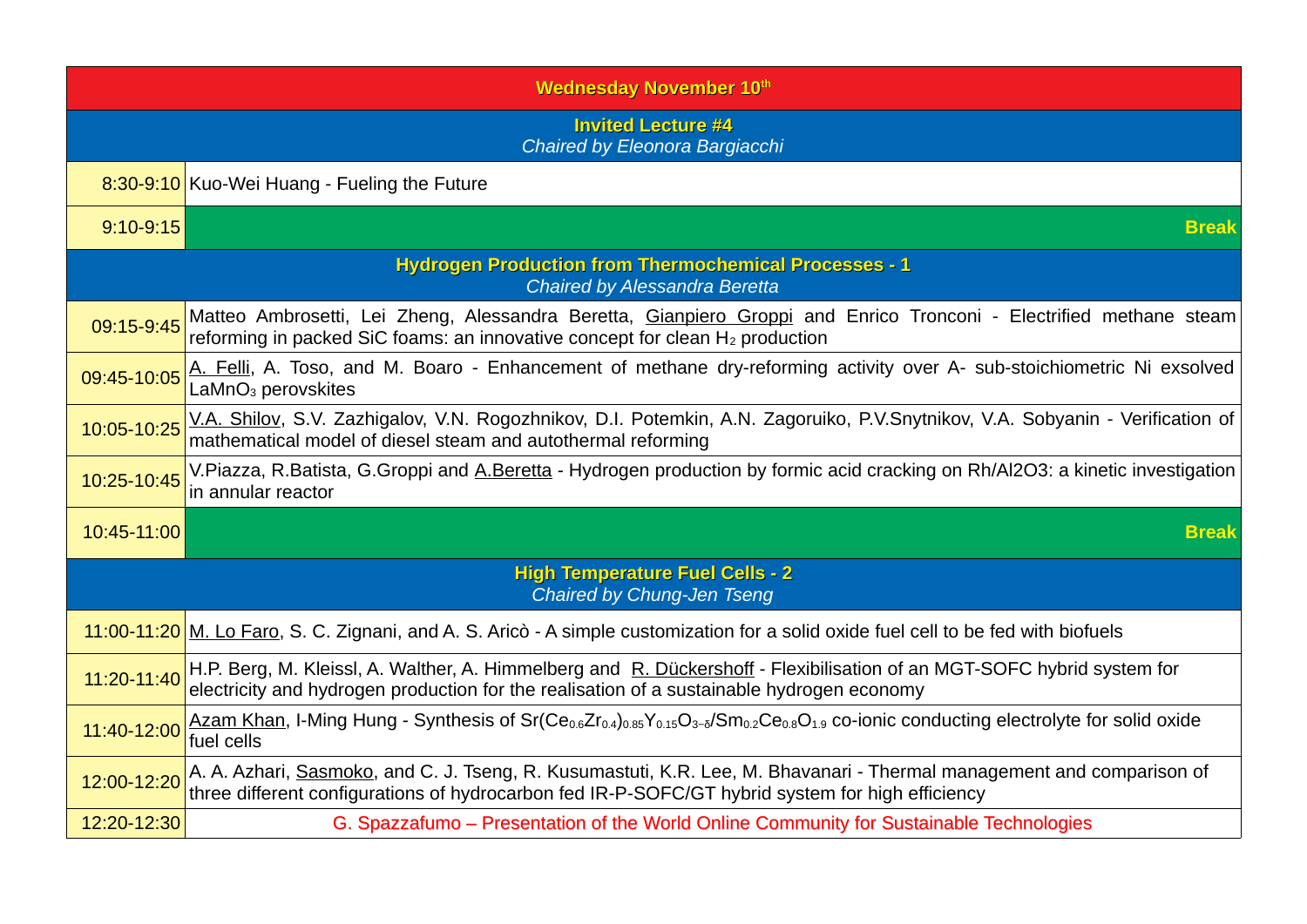| 12:30-13:30 | <b>Break</b>                                                                                                                                                                                                                            |
|-------------|-----------------------------------------------------------------------------------------------------------------------------------------------------------------------------------------------------------------------------------------|
|             | <b>Power to X - 2</b><br><b>Chaired by Johannes Gulden</b>                                                                                                                                                                              |
| 13:30-13:50 | S.C. Zignani, M. Lo Faro, A. Palella, L. Spadaro, A. Carbone, and A.S. Aricò - Performance and stability of a novel cell PGM-<br>free during the $CO2$ and H <sub>2</sub> O co-electrolysis in alkaline media                           |
| 13:50-14:10 | D. Candelaresi, F. Indolfi, and G. Spazzafumo - Cogeneration of electric power and a substitute of natural gas based on Allam<br>cycle                                                                                                  |
| 14:10-14:30 | J. Gulden, A. Sklarow, R. Sommer, J. Kirchner, C. Schweizer - Dynamic production of green methanol by controlling the $CO2$<br>flow                                                                                                     |
| 14:30-14:35 | <b>Break</b>                                                                                                                                                                                                                            |
|             | <b>Hydrogen Production from Thermochemical Processes - 2</b><br><b>Chaired by Antonio Chica</b>                                                                                                                                         |
|             | 14:35-14:55 G. Iervolino, E. Meloni, and V. Palma - Electrification of dry reforming process using SiC based structured heating catalysts                                                                                               |
| 14:55-15:15 | V. Piazza, A. Mostafa, V. Troisi, R. Batista, D. Gazzoli, G. Groppi and A. Beretta - Ethanol-to-H <sub>2</sub> processes on Rh/Al <sub>2</sub> O <sub>3</sub> : kinetic<br>study in annular reactor with insight on surface C-formation |
| 15:15-15:35 | K.S. Motani, S.J. Roberts, L.D. Biquiza and J.C.Q. Fletcher - The effect of rhenium promotion on platinum/ceria catalyst activity<br>for the water-gas shift reaction                                                                   |
| 15:35-15:55 | Abdelrahman Mostafa, Veronica Piazza, Roberto Batista, Alessandra Beretta, Gianpiero Groppi - Green H <sub>2</sub> by Catalytic Partial<br>Oxidation of Bioethanol on Rh Coated Monoliths: Impact of The Catalyst Support on Coking     |
| 15:55-16:15 | J.F. Da Costa-Serra, S. Maestro-Cuadrado and A. Chica - Ni and Co-based catalysts supported on ITQ-6 zeolite for hydrogen<br>production by steam reforming of ethanol                                                                   |
| 16:15-16:20 | <b>Break</b>                                                                                                                                                                                                                            |
|             | <b>Invited Lecture #5 &amp; Closing session</b><br><b>Chaired by Aldo Bischi</b>                                                                                                                                                        |
|             | 16:20-17:00 Marco Verna and Valeria Bernardini - Dimensioning Green Hydrogen Plant for EU Climate Funding                                                                                                                               |
|             | 17:00-17:15 Concluding remarks                                                                                                                                                                                                          |